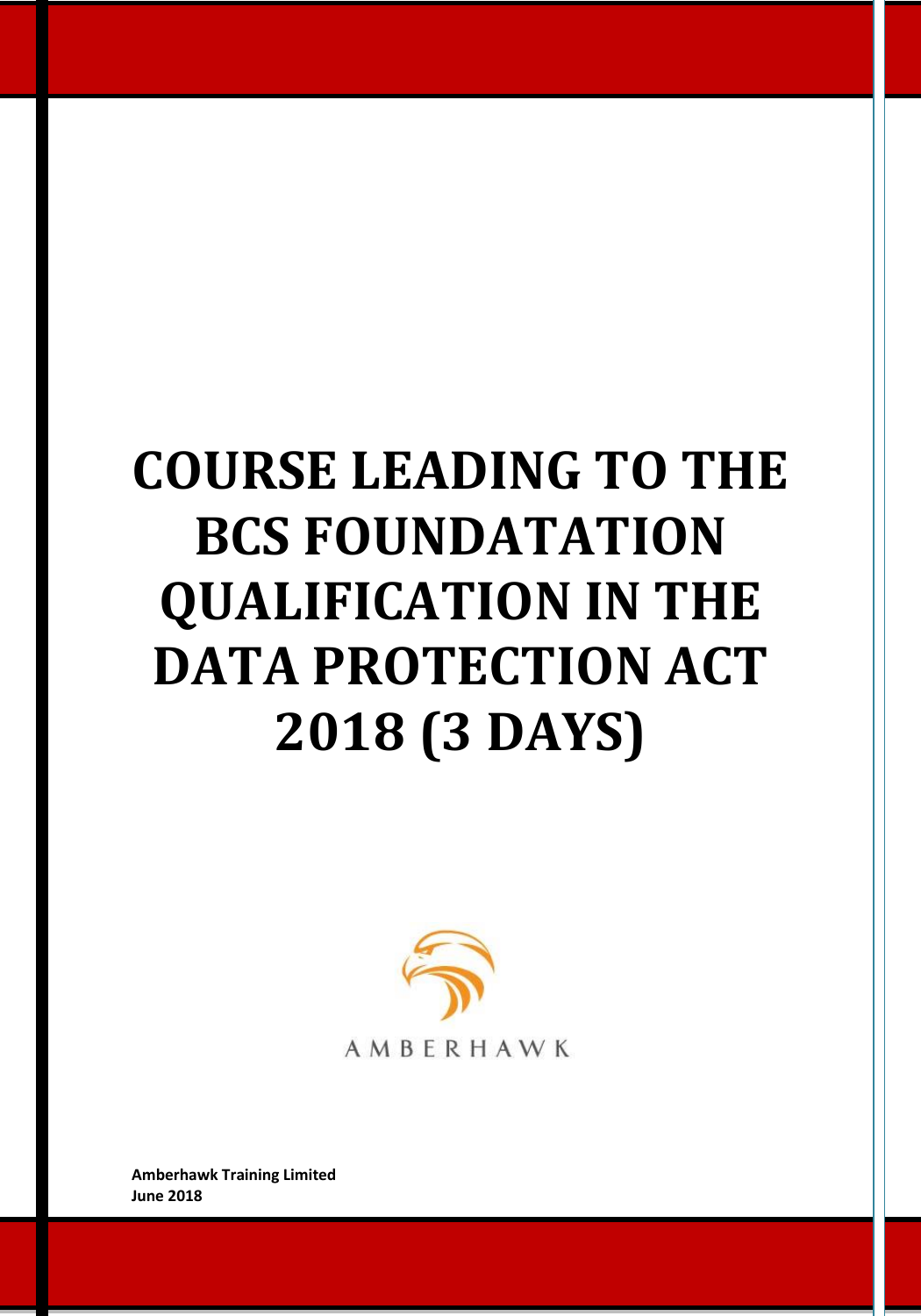

## **BCS FOUNDATION QUALIFICATION ON THE DATA PROTECTION ACT 2018 (3 days)**

### **Foundation course contents at a glance**

The 16hr BCS Foundation course on the Data Protection Act 2018 lasts three consecutive days. The objective is to provide an understanding of the key elements of the UK's Data Protection Act 2018 and how it implements the GDPR.in the UK.

In further detail, the key content covers:

- Introduction: the role of Data Protection in society & the structure of the DP Act
- Identifying what information is subject to the DP Act and other key definitions
- The grounds for the processing and an understanding of the five data protection principles in Article 6(1) (e.g. transparency, security)
- Security, personal data loss reporting, data protection impact assessment
- The controller/processor relationship
- Accountability Principle and record keeping
- Understanding the options for transfer outside the EEA
- Making compliance happen in practice
- The right of access, intent of other rights and exemptions from rights
- The right to object to marketing (including emails & telemarketing under PECR)
- Good practice and record keeping
- Enforcement and the role of the Information Commissioner, Codes of Practice

Revision notes and exercises are included in the courseware. The exam is held on the last day of the course, there is 1 hour's homework set at the end of each day of the course. Details of the BCS DP Foundation syllabus can be accessed on the following page: [http://certifications.bcs.org/content/conWebDoc/53088.](http://certifications.bcs.org/content/conWebDoc/53088)

### **Public course structure and assessment by examination**

| DP Foundation Day 1        | Definitions, Lawful processing and Data Protection Principles                              |
|----------------------------|--------------------------------------------------------------------------------------------|
| <b>DP Foundation Day 2</b> | <b>Remainder of Principles, Rights, exemptions</b>                                         |
| <b>DP Foundation Day 3</b> | Application to data sharing, marketing and the HR function;<br>enforcement, and exam prep. |
| <b>DP Foundation Exam</b>  | 40 multiple choice questions at the end of Day 3 (1hr)                                     |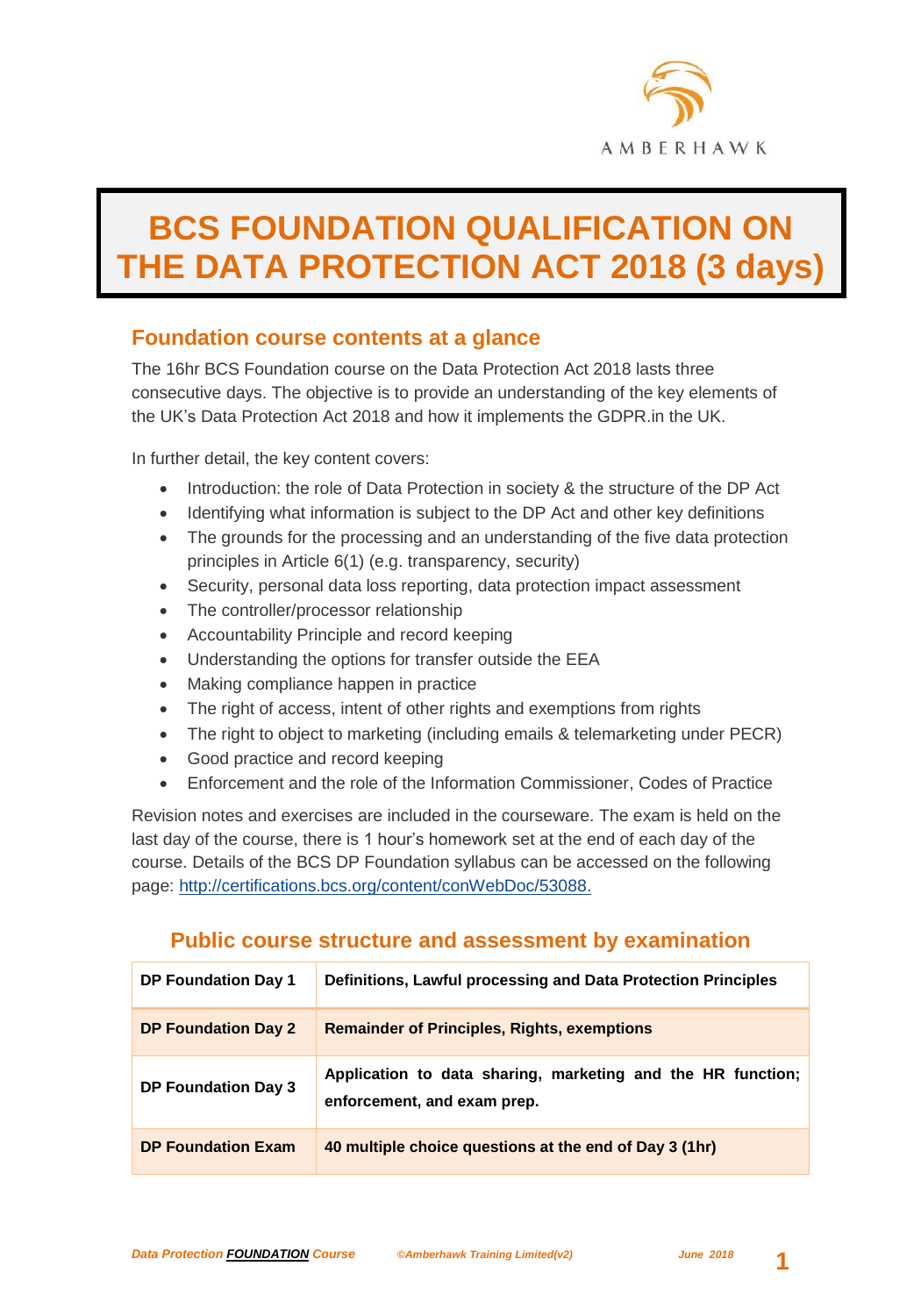

## **Target delegates for the Foundation Course**

*Amberhawk's Foundation Course* is most suitable for those who need to know sufficient about the main data protection/GDPR requirements for their work function (e.g. a person responsible for data protection from a SME; staff who help the data protection officer in their work; managers of HR, marketing, information security or CCTV systems, those involved with data sharing or subject access; managers who need to know some data protection essentials).

**The Foundation Course** is also suitable for FOI officers, corporate governance, Information Assurance staff and Information Law lawyers who want an all-round appreciation of the key elements of the GDPR/new Data Protection Act.

Our delivery of the *Foundation Certificate* is also a "half-way" staging post for Data Protection Officers who do not want enroll for the *BCS Practitioner Qualification* course immediately. We deliver a three day course that takes those who have the *Foundation Certificate* to the *Practitioner level.* (*The Practitioner Qualification* involves a 42hr syllabus is appropriate for a data protection officer from large data controller or lawyers providing specialist legal advice in this area. The training is comprehensive and covers the complete spectrum of data protection issues faced by larger organisations).

| <b>Where</b>     | Regus, 60 Cannon Street, London, EC4N 6NP |                                                                                          |  |  |  |  |  |
|------------------|-------------------------------------------|------------------------------------------------------------------------------------------|--|--|--|--|--|
| When             |                                           | Dates are available on the website<br>(click "Foundation" button on Amberhawk home page) |  |  |  |  |  |
| <b>Total fee</b> | £1,225+VAT                                | 3 days training $(f1,080)$ ;<br>BCS exam fee (£145)                                      |  |  |  |  |  |

### **Foundation course details (location, dates, fees)**

### **What format is the exam?**

One hour 'closed book' (40 multiple choice questions). The pass mark is 65% (26/40)

#### **Onsite costs**

If you have you more than five staff who have a role in your data protection compliance infrastructure, then an on-site training course is likely to be more cost effective; for example, the cost per qualified delegate for a group of 15 delegates can be around £500 (+VAT) each. Not only do you receive better experience in the class room (because of the better **student/trainer** ratio), on-site training means that the trainer takes the strain of the train, overnight stays and travel (and not your delegates). If interested on an onsite course, please ask for the onsite-costs by emailing [info@amberhawk.com](mailto:info@amberhawk.com)*.*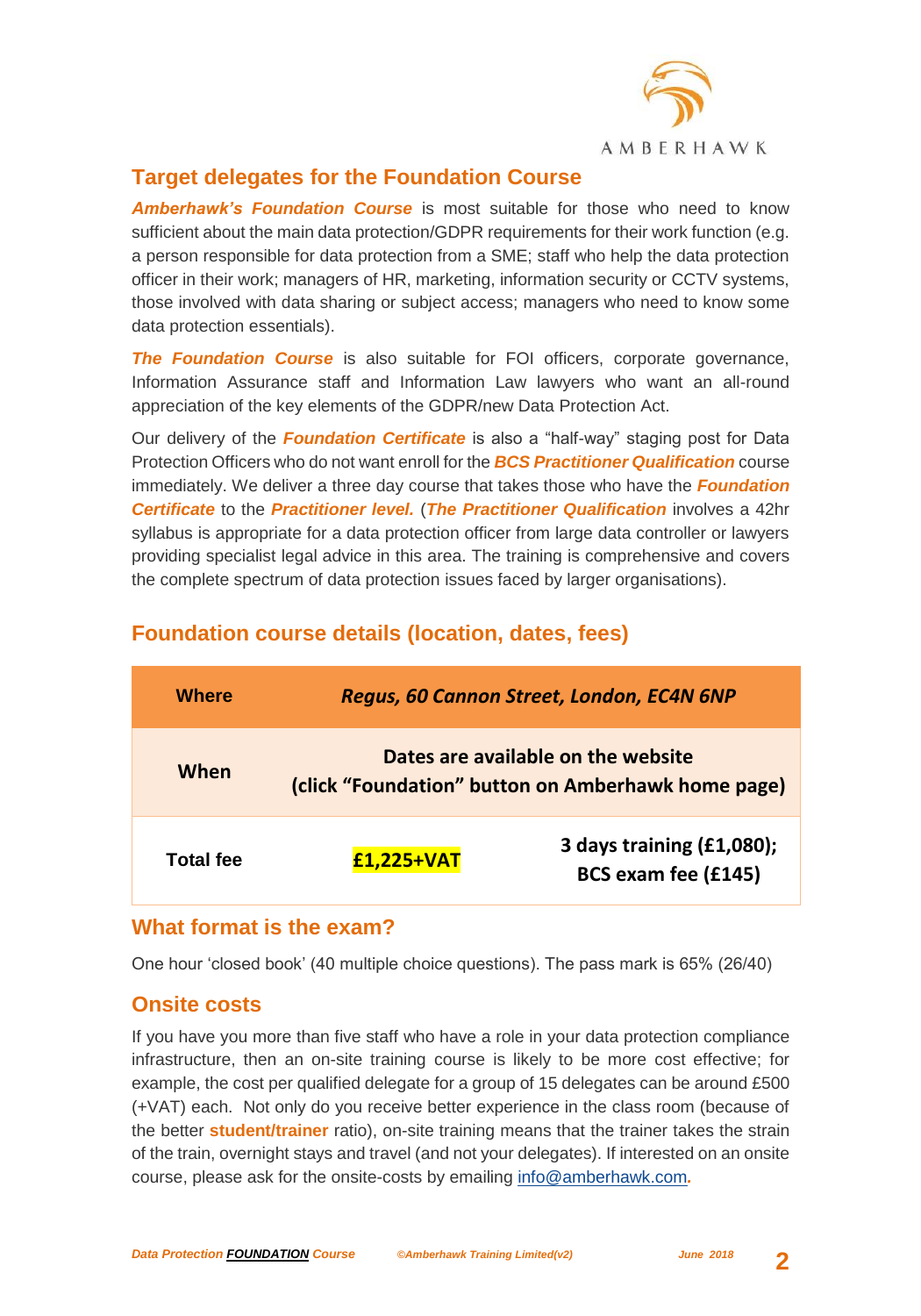

## **BOOKING ARRANGEMENTS ETC**

## **How to book the course?**

There are three options:

- Use automated booking [\(http://www.amberhawk.com/DPFoundation.asp\)](http://www.amberhawk.com/DPFoundation.asp), **or**
- Fill in the attached booking form from page 4 of this brochure, **or**
- Send an email to info@amberhawk.com with the details on the booking form.

## **Payment**

We accept the following methods of payment:

- by cheque
- by BACS payment
- by providing a purchase order reference/number to be used in our invoice
- by credit card (either by form or over the phone with our agent)

Please use the next pages to provide the relevant details. Note: if you would prefer us to pick up a credit card payment by phone, please provide a phone number

## **Cancellation and Payment Terms**

Cancellations must be confirmed in writing, fax or e-mail and are subject to the following cancellation charges: more than 28 days notice - no charge; between 14 and 28 days notice - 50% of the fee; less than 14 days notice - 100% of the fee.

## **Company Details (Registered Office)**

Amberhawk Training Limited: c/o Whitesides Lister House, Lister Hill, Horsforth, LS18 5AZ

Telephone +44 (0)113 258 2437 Facsimile + 44 (0)113 258 0845

Company Registration Number: 06566273 VAT No: 935 4776 87 Email: *info@amberhawk.com***;** *[accounts@amberhawk.com](mailto:accounts@amberhawk.com)*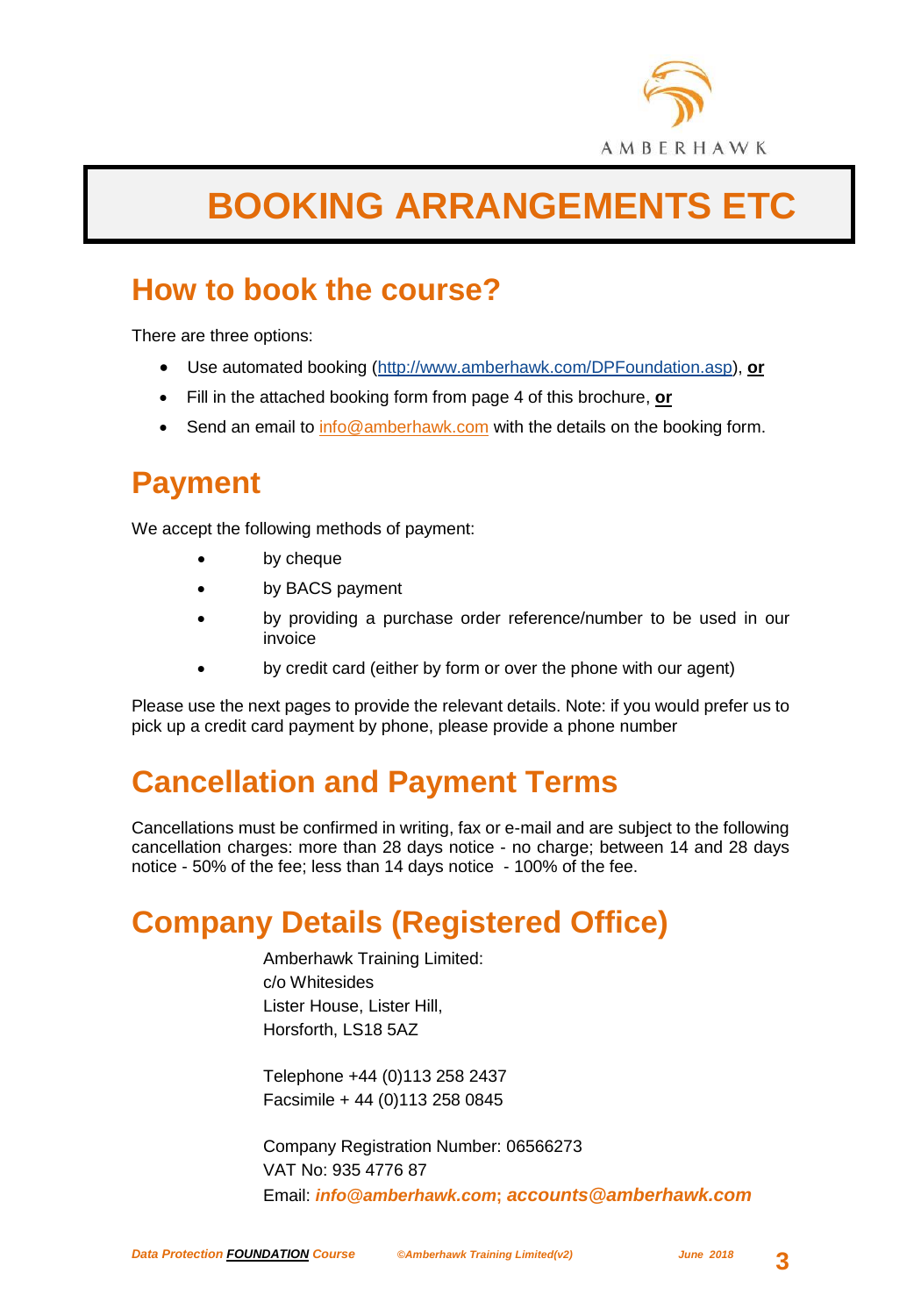

## **BOOKING FORM:**

**Please complete this form, and return it to Amberhawk in any of the following three ways:** 

- **1. E-MAIL** the form (as scanned attachment) to *[bookings@amberhawk.com](mailto:bookings@amberhawk.com) or [info@amberhawk.com](mailto:info@amberhawk.com)*
- **2. POST:** Amberhawk Training Limited, c/o Whitesides, Lister House, Lister Hill, Horsforth LS18 5AZ
- **3. FAX** to **+ 44 (0)113 258 0845**

| <b>Delegate Name</b>     |                                           |        |  |                           |  |  |
|--------------------------|-------------------------------------------|--------|--|---------------------------|--|--|
| <b>Job Title</b>         |                                           |        |  |                           |  |  |
| <b>Organisation Name</b> |                                           |        |  |                           |  |  |
| <b>Address</b>           |                                           |        |  |                           |  |  |
| Address (cont)           |                                           |        |  |                           |  |  |
| Town/City                |                                           |        |  | Postcode                  |  |  |
| <b>Phone number</b>      |                                           | E-mail |  |                           |  |  |
| Course                   | Data Protection Foundation (3 days)       |        |  | Fee for course £1,225+VAT |  |  |
| Date of course           |                                           |        |  |                           |  |  |
| Location                 | Regus, 60 Cannon Street, London, EC4N 6NP |        |  |                           |  |  |

#### **If the person booking the place is not the named delegate, please provide the following details:**

| <b>CONTACT NAME</b>                   |  |        |          |  |
|---------------------------------------|--|--------|----------|--|
| <b>Billing Address (if different)</b> |  |        |          |  |
| Address (cont)                        |  |        |          |  |
| Town/City                             |  |        | Postcode |  |
| <b>Phone number</b>                   |  | E-mail |          |  |

#### **Signature of person responsible for organising payment**

I agree to the terms and conditions contained or referred to in this booking form.

Signed ………………………………………………………………………………………………………Date…………………………

## **Use of your information for marketing**

Amberhawk Training Limited would like to contact you by e-mail to tell you about our training and related services, and to send you details of future events involving Amberhawk (no more four emails per year most likely). You can opt out of marketing by ticking the box below, or at any time using the link on our web-site, *[www.amberhawk.com](http://www.amberhawk.com/)* or by emailing *[unsubscribe@amberhawk.com](mailto:unsubscribe@amberhawk.com).*

## **Tick the box for "no emails please" [\_]**